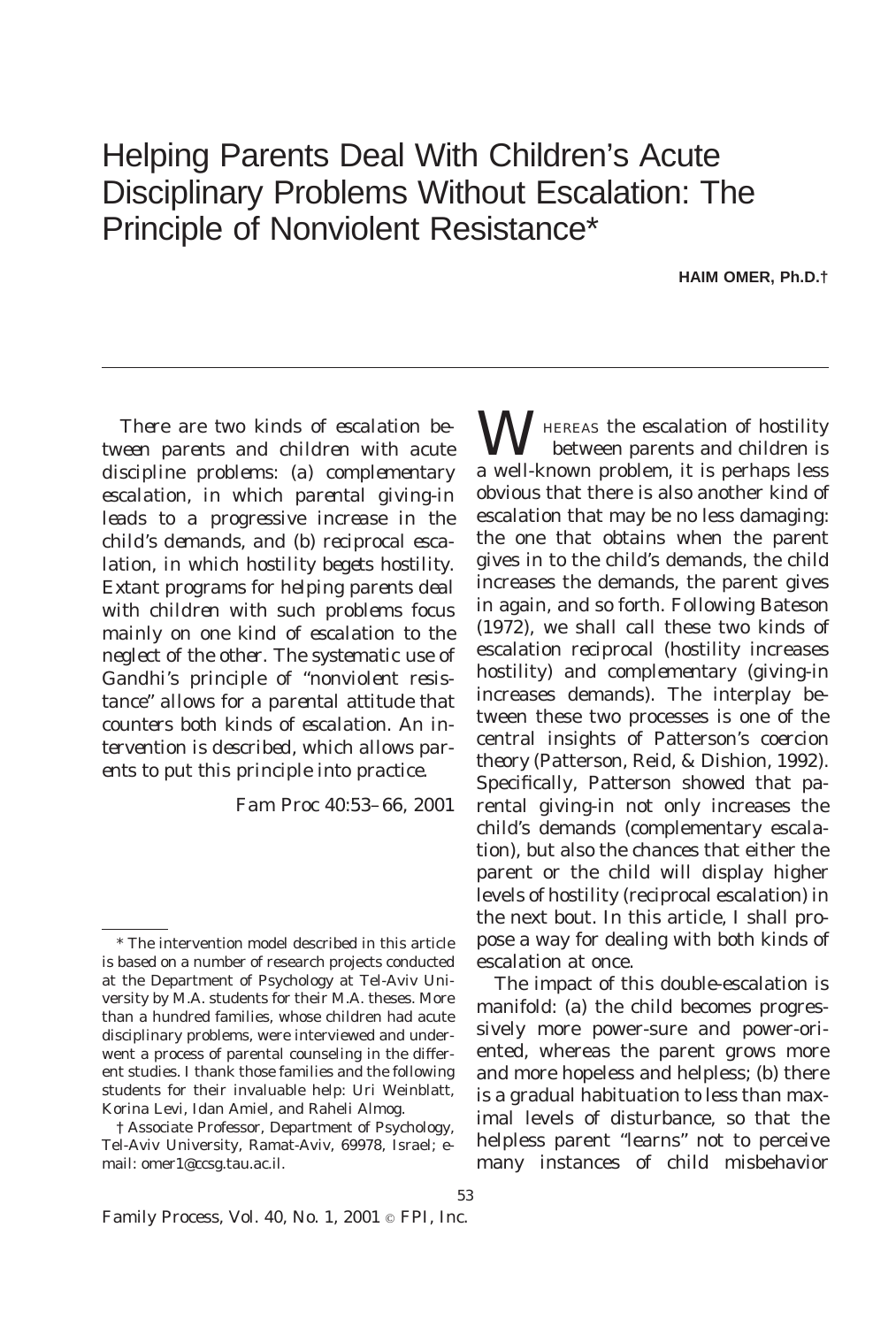(Patterson, 1980); (c) there is a narrowing down of the parent-child interaction, to the point that all there is left of the relationship is the conflict; (d) parental fear of further escalation often leads to lack of cooperation with treatment programs, and (e) an investment in escalation may lead the child to dangerous acts (in an attempt to validate threats).

Although it is beyond the scope of this article to review the large number of parental counseling and psychosocial programs for the parents of children with acute discipline problems<sup>1</sup> (see Kazdin, 1998, for a review), we must consider the chief attitudes of these programs regarding escalation. In this respect, we can roughly divide them into two categories: programs that focus on complementary (disregarding reciprocal) escalation and programs that focus on reciprocal (disregarding complementary) escalation. The best example of the first category is probably the parents' self-help program *Toughlove* (Everts, 1990; York, York, & Wachtel, 1997). In these groups, parents are encouraged to draw a line, making it clear to the child that they will not put up with any attempts to overstep it. If the child consistently rejects the parental limit, the parents, with the support of the group, may show the child the door. This approach has helped many parents regain their influence and many children have reacted well to the parents' determined stance. Not a few parents and professionals, however, have been deterred by what they view as the program's readiness to bring things not only to a head but also to a break.

Programs of the second kind try to help parents become more sensitive to their children and more apt to reason with them as equal to equal. The best-known of these programs is probably PET (Cedar & Levant, 1990). Although such programs have helped many parents reduce their negative attitudes and improve their communication with children, they have little to say about parental giving-in. Indeed, the messages of equality and unconditional acceptance may sometimes convince the child that the parents are not ready to put up a fight to stop the child's destructive behavior (Chamberlain & Patterson, 1995; Roberts, McMahon, Forehand, & Humphreys, 1975).

What about behavioral counseling for the parents of children with acute discipline problems? One would expect that, following Patterson's (1982) insight into the double nature of escalation, special care would be taken in his program to tackle both horns of the dilemma. Thus, Patterson takes reciprocal escalation seriously, warning against the dangers of spiraling arguments and hollow parental threats (that are only followed by the child's bigger threats). Needless to say, the program also tackles parental givingin: after all, the gist of the behavioral message is that the child's misbehavior should not be reinforced. In spite of these attempts, however, many reinforcement programs run the risk of furthering reciprocal escalation, especially with adolescents.

This risk is linked to the behavioral principle that the child's negative behavior *must be* proportionately and immediately punished, otherwise it will be perpetuated. Behavior therapists have been very clear on this point: the parents must be encouraged to react to the child's aggressive behavior by an aversive consequence of "at least the same duration and intensity as the antecedent stimuli" (Patterson, Dishion, & Bank, 1984, p.

<sup>&</sup>lt;sup>1</sup>Under the designation "children with acute discipline problems," I include children of all ages who display violent and antisocial behavior or defiant and oppositional patterns, both on clinical (DSM-IV conduct disorders and defiant-oppositional disorders) and subclinical levels.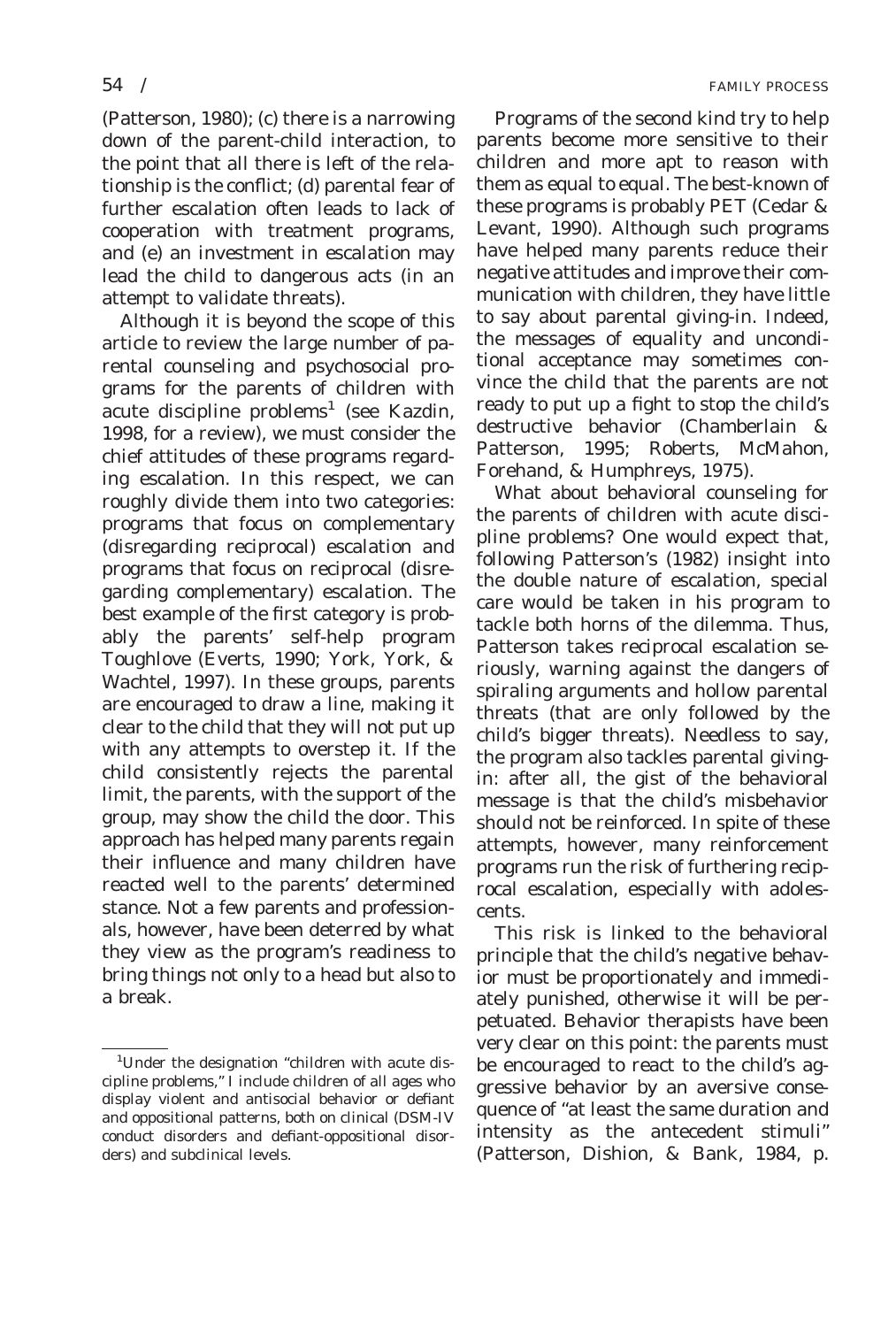257). This principle of proportional punishment carries a high risk of escalation, especially with older children, in spite of the therapist's attempts to keep the interaction as low-keyed, nonoffensive and nonprovocative as possible.

That this is no mere quibbling can be shown from the sharp decrease in the efficacy of behavioral programs with the parents of older children. As the child grows older, there is a sharp rise in parental drop-out and a decrease in success rate among those parents that do stay in treatment (Dishion & Patterson, 1992; Patterson, Dishion, & Chamberlain, 1993). The parents of older children are far more reluctant than those of younger children to undertake the required discipline measures, and even when they do try, they are far less successful.

This reluctance can be explained in different ways. Thus, the parents of older children have had a longer career of helplessness. After many failures and a long training in giving-in, one can expect them to be harder to change. There is, however, an additional possible explanation: the parents of older children may be simply afraid that punishment may lead to unbearable reprisals. They fear to clash with their children, because they do not feel they can "win." With adolescents especially, one can *never* be sure of "winning." Thus, the reluctance of parents of adolescents with acute discipline problems to join a behavioral program may be reality based!

Many older children, for instance, make the important discovery that when the parents punish them, they can punish the parents harder in return. In one of our cases (Omer, 2000), a violent 18-year old found an original way to punish his father. When the latter "misbehaved," he would park the father's car where the father could not find it, thus meting out retribution (from one day to two weeks without the car) to the extent of the parental provocation. The father might perhaps react in an analogous, aversive manner, but we can infer that the son would not passively accept this development.

In what follows, I shall propose a way of addressing both complementary and reciprocal escalation. This proposal is deeply indebted to Patterson's analysis of escalation, while at the same time providing an alternative to a strict reinforcement-based model of parental counseling. As we shall see, the proposed model is not only different in practice but also involves a different conceptualization, which gives rise to different predictions from the classical behavioral ones.

## **THE DYNAMICS OF ESCALATION**

The common experience that hostility begets hostility (reciprocal escalation) and that giving-in to aggressively backed demands increases the chances of new demands (complementary escalation) has been multiply attested by research (see, for instance, Cairns, Santoyo, & Holly, 1994; Orford, 1986). In what follows, we take this for granted, focusing instead on a number of propositions about escalation processes between parents and children that are particularly important for prevention.

## **Proposition I: The greater the dominance orientation of the participants in a conflictual interaction, the greater the risk of escalation.**

By *dominance orientation,*<sup>2</sup> I refer to the tendency to think about the interaction in terms of "Who is the boss?" (Bugenthal, Lyon, Krantz, & Cortez, 1997). The dominance orientation of both chil-

<sup>2</sup> The term *dominance orientation* is derived from the ethological literature on *dominance.* Although there have been attempts to dislodge the concept of *dominance* from its prominence in ethological theory, it has reasserted itself (Bernstein, 1981; Francis, 1988). One crucial ethological insight concerning dominance is that many patterns of conflict resolution in nature *do not* involve dominance (Hand, 1986).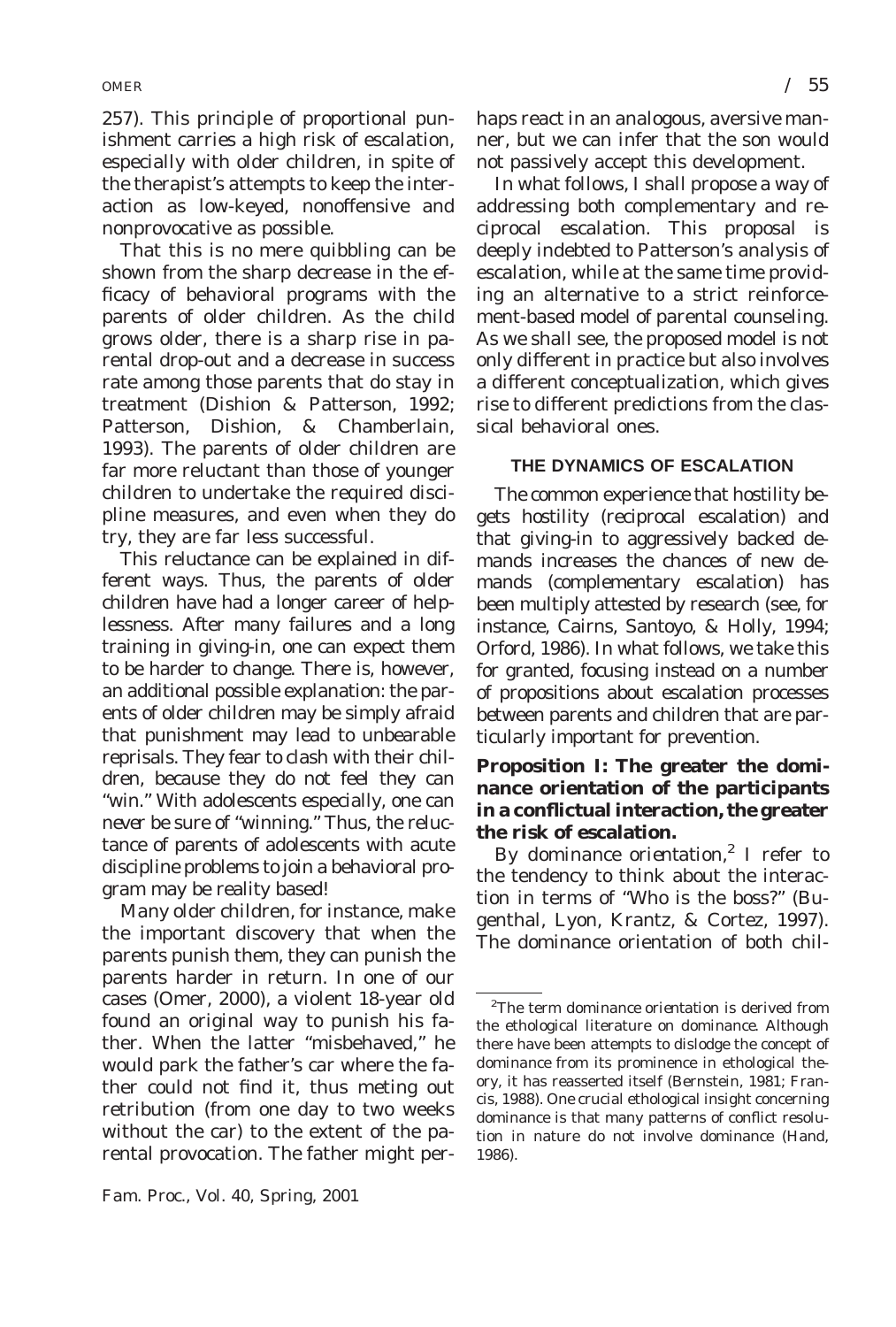dren and parents varies not only between individuals, but also within individuals at different times and in different contexts. The present hypothesis states that the risk of escalation at a given moment correlates positively with the dominance orientation of both parties. Thus, the risk of a parental aggressive outburst has been shown to rise steeply when the parent thinks in terms of "Who is the boss?" and, particularly, when the parent interprets the child's behavior as an attempt to achieve dominance (Bugental, Blue, & Cruzcosa, 1989). Children with acute discipline problems likewise react to what they experience as a threat to their dominant position by intensifying their own coercive and violent behaviors (Patterson et al., 1984). We would assume that, if one of the parties in the interaction (in the present case, the parents) could reduce its dominance orientation, the risk of escalation would diminish. This is true, for instance, in what concerns psychophysiological reactivity: thus, as I describe later, it suffices for one of the parties in a conflictual interaction to show lower levels of psychophysiological reactivity for the risk of escalation to be reduced.

Children and parents often express their dominance orientation openly. We noted many such expressions in families with children with discipline problems (Omer, 2000). "I am the strongest!" or "I am the king!" were common expressions with younger children; "Just try to stop me!" or "You think you can tell me what to do?" with older ones. Parents are also easily drawn into unhelpful declarations of the kind: "You'll do what I say, no matter what!" or "You think you are the boss? You'll see!" Many parents reveal their dominance orientation in their spontaneous reactions to our nondominance-oriented proposals: "But if we do so, he will win!" Another common parental expression is: "We cannot stop him! He is stronger than us!" These ways of talking show

that for the child and the parent there are only two options: either the child or the parent wins. The question for parental counseling would then be how to reduce the parents' dominance orientation without incurring a loss in parental influence.

# **Proposition II: The greater the psychophysiological arousal of the parties, the higher the risk of escalation.**

That this is so has been clearly established by animal research. Reducing by pharmacological means the arousal level of one participant in a conflictual interaction, steeply lowers the aggressive behavior of *both* (Cairns et al., 1994). Studies on escalation processes between spouses has similarly shown that high-psychophysiological reactivity of the partners during a discussion was one of the strongest predictors of marital deterioration and divorce (Levenson & Gottman, 1983, 1985). High arousal predicted marital deterioration when the physiological reactions of both partners were positively correlated, but not when they were not so (Gottman, 1998). It has also been shown that parents who think in terms of "Who is the boss" tend to react with higher physiological arousal to situations in which they think the child is trying to control them (Bugental, Blue, Cortez, et al., 1993). These findings seem to back-up a common belief: that if one member in a conflictual interaction stays calm, the risk of violence is reduced.

# **Proposition III: Parental exhorting, entreating, and apologizing, increase the risk of complementary escalation; parental arguing, threatening, blaming, and screaming, increase the risk of reciprocal escalation.**

Helpless parents often talk themselves hoarse in their attempt to convince or deter the child. This talking becomes a background drone that makes the parents count for less and less in the child's eyes, and also in their own. Actually, parental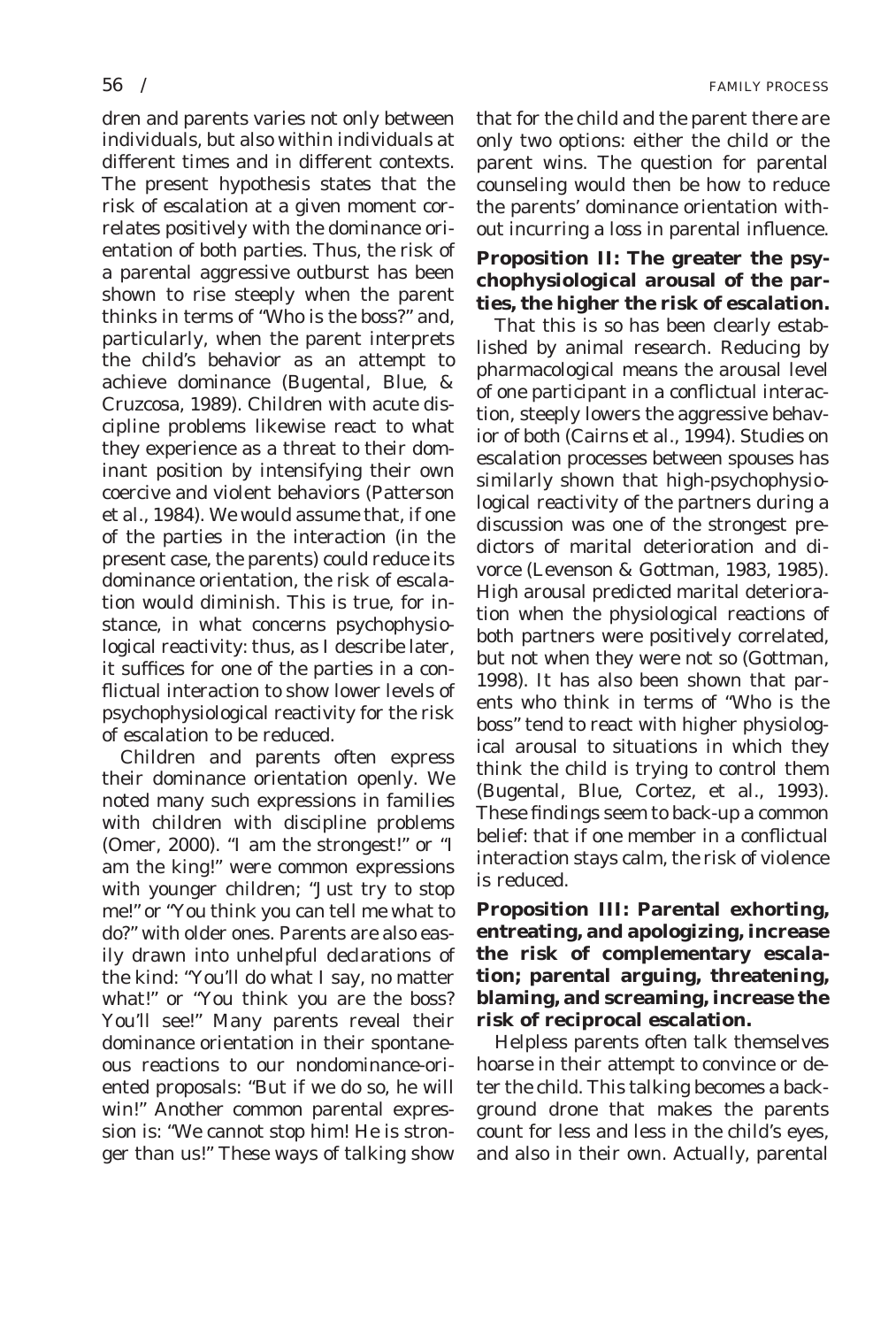talking may convince not only the child, but also the parents, that there will be no action taken. Parental exhorting, entreating, and apologizing are factors in complementary escalation: it is as if these forms of expression were a part of the parents' giving-in ritual. Parental arguing, threatening, blaming, and screaming, however, are grist for the mill of reciprocal escalation. The accusations do not even have to reach high vocal intensities to have an escalatory effect: it is enough that the tone becomes sarcastic. These two ineffective forms of parental talking are related: entreating and apologizing may easily turn into blaming and threatening, and vice versa. As Patterson and his colleagues (1992) cogently argued, parental submissiveness and aggression feed upon each other.

The older the child, the more averse he or she may become to the flow of parental talking. Adolescents, in particular, often view parental exhortations as if they were attempts to manipulate them into submission, and they react accordingly by increasing their oppositional behavior. This reaction may be due to the adolescents' perceiving the parental persuasion attempts as opposed to their age-appropriate desire to evolve their own individual values and goals. Indeed, adolescents feel most invaded when the parent tries to convince them to think and feel differently. Many adolescents would probably put up more easily with the decided enforcement of a prohibition, than with the parents' attempts to convince them that stopping the undesired behavior is actually for their own good. After all, the prohibition involves no attempt to get inside their heads and change their preferences. "Rational" persuasion may thus be experienced as far more invasive than external enforcement.

# **Proposition IV: Constant hostile interchanges tend to narrow the par-**

**ent-child interaction to conflictual issues and conflictual patterns; this, in turn, reduces the options of conflict avoidance or of successful conflict resolution.**

In their analysis of escalatory sequences, Cairns and his colleagues (1994) argued that, when conflict arises, each side attempts to force the actions of the other into line with those of the self. Our attempts to bring the other into line, however, ends by also restricting our own degrees of freedom, since the other reacts in kind. Thus, as the conflictual sequence progresses, it becomes increasingly difficult to change our responses or to withdraw. This progressive escalatory constriction is one of the most characteristic patterns of distressed marital relationships (Gottman, 1998; Gottman & Levenson, 1998).

The recurrence of escalatory incidents thus tends to constrict the whole relationship to narrow conflictual patterns and themes. The tug-of-war between parents and children may all but eliminate the positive aspects of the relationship. Conversely, finding ways of expanding the relational repertoire may help counter escalation. The next proposition deals with this possibility.

# **Proposition V: Reconciliation measures may help overcome the narrowing-down process and increase the chances of successful conflictresolution.**

One of the most exciting developments in recent ethological research was the discovery of the extent and influence of reconciliatory gestures for the attenuation and control of hostile interchanges (de Waal, 1993). Thus, in most ape and macaque species, following a hostile interchange, there is a high probability that the aggressor, the victim or both will search for some kind of clearly nonhostile physical closeness with the other. These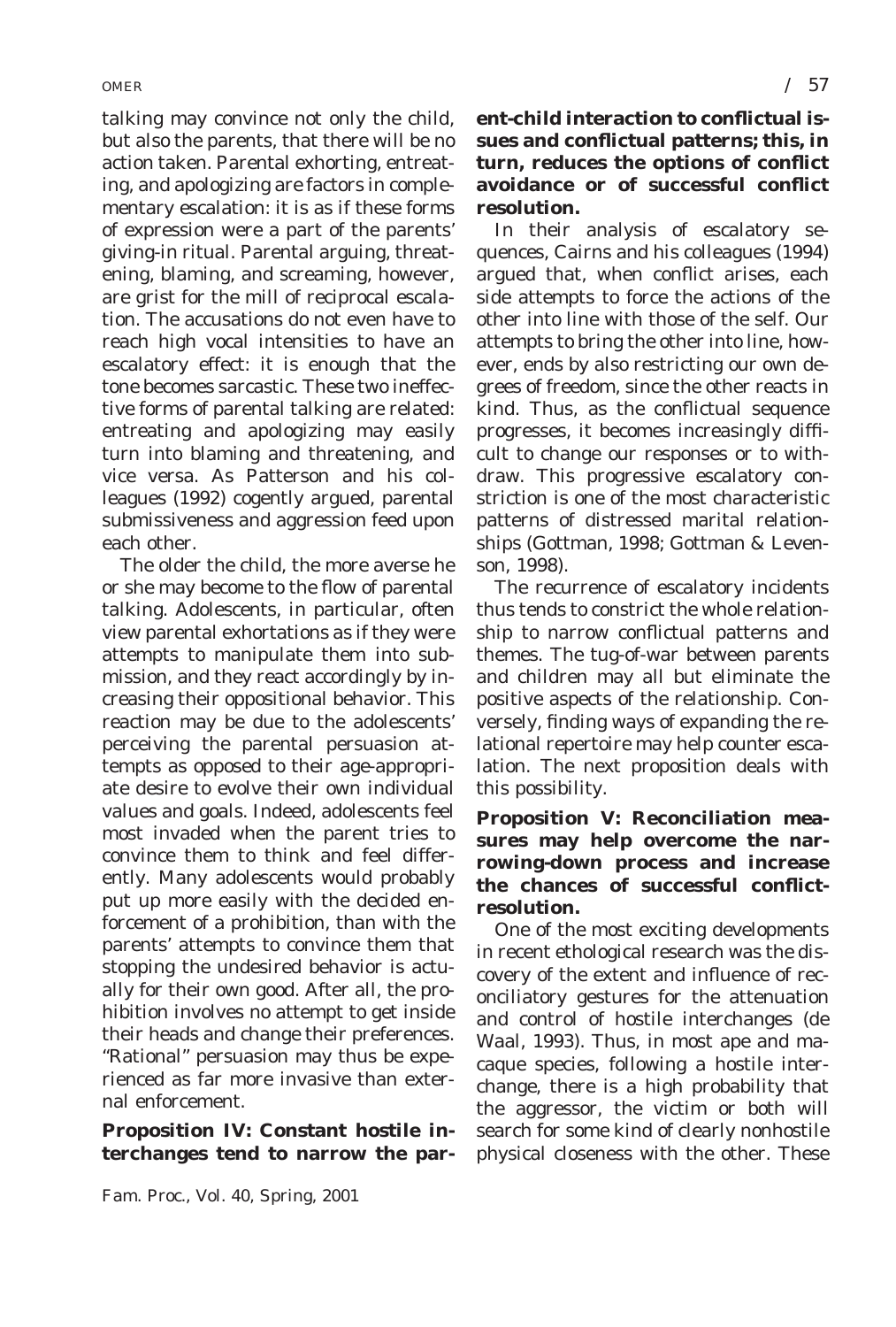reconcilatory moves may take the form of kissing, embracing, hold-out-hand invitations, gentle touching, and even fake mating or mutual penile stroking. The occurrence of such gestures reduces by as much as fourfold the probability of a renewal of hostilities. The reconciliation may also be initiated by a third party: the female of one of the agonists, for instance, may get close to one of them and pull it toward the other, then get close to the other and pull it toward the first. When both are already close together, the female may then unobtrusively leave the field. One very peculiar way of achieving reconciliation is through the mutual designation of a common foe, even if a "virtual" one. In a group of long-tailed macaques, for instance, whenever tensions in the group became too pronounced, the group would run to a pool and make threatening gestures towards their own reflections in the pool, a procedure that unfailingly reduced the hostile occurrences within the group (de Waal, 1989). Another hypothesis raised by de Waal is that the value of reconciliation is not only the diminution of mutual hostility within the group, but also the preservation of particularly valuable relationships. Thus, the stronger the bond between the agonists, the greater the frequency of reconciliation gestures following conflict.

These findings from ethological research suggest a possible similar role for reconciliatory gestures between parents and children. The difficulty experienced by many parents, however, is that the child or adolescent might interpret the gestures as "signs of weakness." This interpretation stems from the dominance orientation of parents and children. The question is then: How can reconciliation gestures be encouraged while avoiding the risk of having them be experienced as appeasement gestures caused by weakness, fear, or guilt?

#### **Nonviolent Resistance**

Our strategy for dealing with both kinds of escalation centers on the idea of *nonviolent resistance.* When faced with the child's destructive behaviors, the parents should respond with acts that convey the message: "*I cannot accept your behavior and will do all in my power to stop it, except for hitting you or attacking you.*" This idea, whose chief exponent was Gan- $\text{dhi}^3$  fits a concept of parental authority that is not based on being stronger but on being present. (See Omer, 2000, for an extensive discussion of the theoretical and practical implications of parental presence.) In this view, the parents manifest presence vis-à-vis the child's destructive behavior by acts that say: "I will not give in to you and I will not give you up!" "I am your parent and will remain your parent!" "I shall not be removed, discounted, or shaken off!" Like Gandhi's political variety of nonviolent resistance, the present strategy is geared to helping the parents effectively oppose the child's unacceptable behaviors, while at the same time reducing the stimuli that evoke hostile counteractions.

#### **The Sit-In**

One major technique of parental nonviolent resistance is the *sit-in.* (For other methods, see Omer, 2000.) In the sit-in, the parents (or single-parent) enter the child's room and sit down, preferably on a chair that blocks the room's door. Once in the room, they say: "We cannot accept that you do so and so [specifying exactly what it is—a specification that has been discussed with the parents in the counseling session]. We will sit here and wait for any idea you may have on how this behav-

<sup>3</sup> "Nonviolent resistance" is often referred to as "passive resistance." Gandhi came to view "passive resistance" as a misnomer since the practice of nonviolence demands far more active determination than the practice of violence (Iyer, 1991).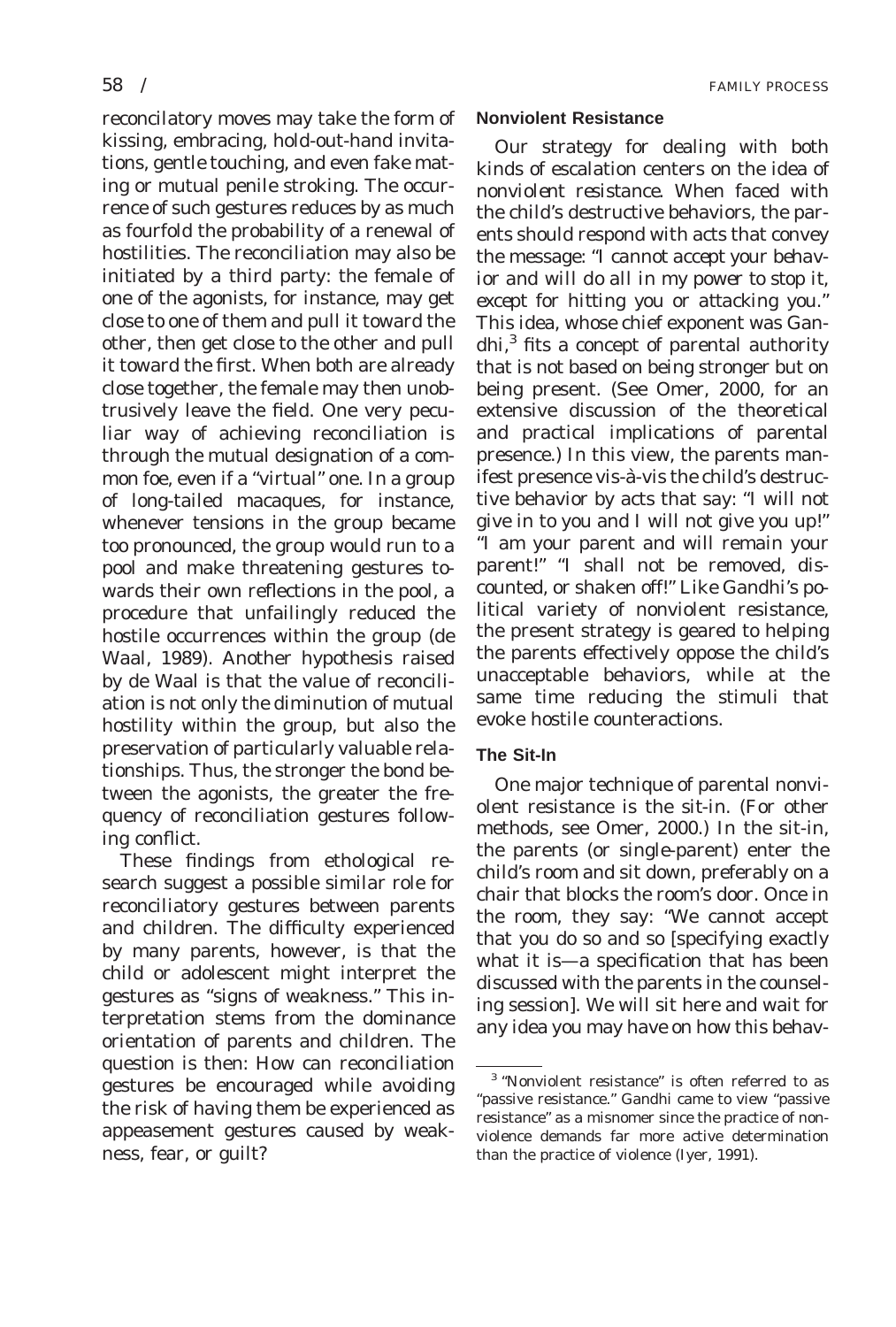ior can be avoided." The parents then sit silently, refraining from explaining, exhorting, preaching, blaming or threatening. They refuse to be drawn into any kind of argument. Time, silence and determined presence carry the message of nonviolent resistance. If the child makes a proposal, the parents examine it with the child, asking for details and avoiding the temptation to get into an argument. If the proposal is of the kind: "If you buy me that I will do what you want!" or "My brother is to blame!" the parents answer curtly, but not accusingly, that they cannot accept it. If, however, the child makes any kind of positive proposal, even if only "I will pay attention and do my best!" the parents should take the proposal seriously (for instance, asking a number of questions that show goodwill, rather than suspicion, on their side, about how the child can make sure that he or she will "pay attention"), and then leave the room. When in doubt about whether a proposal is acceptable or not, it would be better to decide that it is. After all, if the proposal is not put into action, the parents can repeat the sit-in. When leaving the room, the parents should avoid all threatening or warning remarks, however subdued or implicit. If the child raises no proposals, the parents stay in the room for as long as they decided beforehand (from half an hour to 2 hours are common time frames).

On those occasions when they leave the room without hearing any proposal by the child, they say that they still have not reached a solution. In such cases (or when the child's proposals did not materialize), the procedure is repeated the next day or the day after. If the child attacks them physically, the parents should defend themselves (by holding the child). If the child attacks them verbally, they should stay silent, so as to avoid an escalatory sequence, but stay on for the planned time frame. If the parents fear they will be unable to defend themselves against a

*Fam. Proc., Vol. 40, Spring, 2001*

physical attack, they should ask for a third person (a friend or relative) to be present in the adjoining room during the procedure. The presence of this third person is communicated to the child. The functions of this third person are: (a) to inhibit the child's aggression by his or her mere presence (in all our cases, whenever a third person was present, the child refrained from physical violence); (b) in case of physical attack, to help the parents protect themselves; (c) to act as a go-between, helping parents and child to reach an agreement. We recommend that the third person come in as a go-between after at least 3 sit-in hours; the recommended procedure is that the parents step out of the room and the third person comes in, saying: "Look, maybe I can help, if you want. I believe your parents would accept a reasonable compromise. I also respect your need to safeguard your self-respect. What do you think?"

A few additional, practical details: (a) if the child tries to turn on the TV or the computer, the parents turn it off. If the child turns it on again, the parents wait in silence until the pre-stipulated time expires (like any kind of tit-for-tat or pingpong interaction, turning-on and turningoff the TV might lead to escalation). Before the next entrance, however, the TV or computer must be disconnected; (b) the sit-in is not performed at the pitch of the conflict, but at a later, quieter time (this is termed the "Strike the iron when it is cold!" principle); (c) if the child screams triumphantly, as the parents leave the room, they can say quietly (or by a short written message) that they cannot defeat the child and do not desire to do so; (d) after the procedure, the parenting business goes on as usual without further manifestations of anger or pity; (e) in the next day or days, the parents may make reconciliation gestures like taking the child to school or to a meeting with friends, or cooking a dish that the child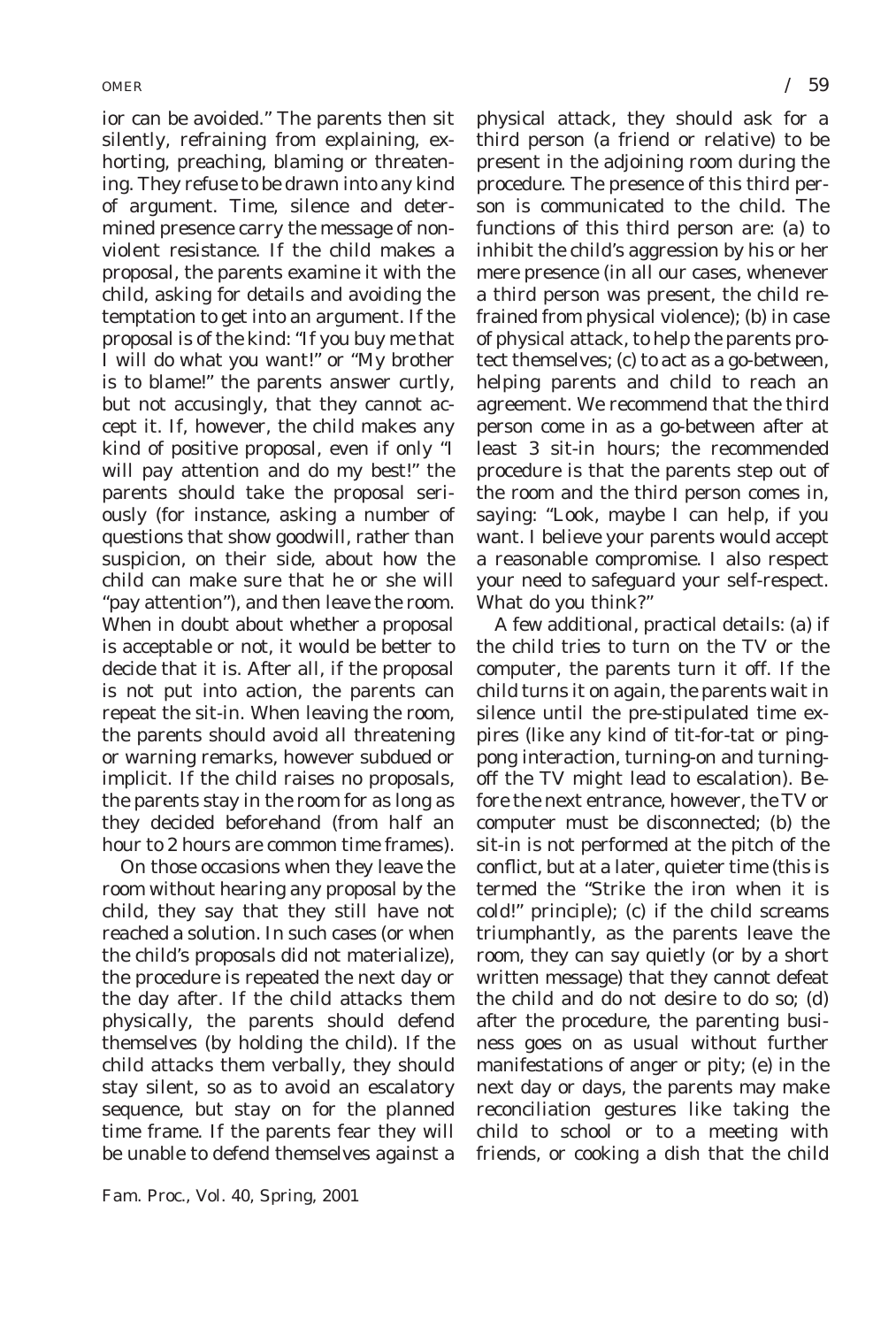likes. These reconciliation gestures are made with no mention of the previous events: all discussion about "the reason behind" the reconciliatory moves should be avoided. If the child so chooses, he or she is completely free to reject the parental moves. The parents should by no means blame him or her for this choice.

The support of the therapist (and also of at least another friend or relative of the parents) is often central to the success of the intervention. If, for instance, the parents find it difficult to decide on whether to accept a proposal by the child, or on whether it is time to ask for the go-between to come in, or on how to react to untoward events, they may discuss it with the therapist (by phone or in the next session). When the parents feel particularly anxious about the sit-in, the therapist may remain available for phone-calls at the time the sit-in is performed (one of the parents leaves the room for this purpose). The parents usually decide on their own when to stop with the sit-in, but if they feel the need, they may discuss the issue with the therapist.

The principles of the sit-in are usually explained to the parents (or single-parent) in the second session of parental counseling. Out of the initial 40 cases in which we proposed the sit-in, the parents tried it out in 32. The maximum number of sittings was 6. In most cases there was no need for more than 2. In 2 of the 32 cases, the parents felt that the intervention had had no impact on the problem behavior. In half of the remaining 30 cases, the parents said that the problem behavior had stopped, and in the other half that there was significant improvement. In addition, the sit-in had a positive, moderating effect on escalation processes, probably for the following reasons.

First, the sit-in is designed to break the spiral of complementary escalation: the parents clearly show that they will not give-in to threats and disturbances. In their silent persevering manner, they say: "We don't give in! You can't get rid of us! We stay!" Parental presence is thus evinced in its concretest manner. Not only the child comes to feel the parents' strength in the wake of the sit-in. The parents also feel it: many parents are surprised that they can carry it through and they react to it by a feeling that they will no longer give-in as in the past. In distinction from other forms of parental strengthening, however, the sit-in is also designed to counter the factors that contribute to reciprocal escalation.

The sit-in gradually induces in the parents an attitude that is the opposite of dominance orientation. Thus, the therapist stresses the point that the goal of the sit-in is not to defeat the child. On the contrary, the parents are explicitly told that the sit-in may be effective in stopping the problem behavior and reducing escalation, even if the child feels he or she "has won." Sometimes, when the child has a particularly stubborn dominance orientation, it may be advisable to prepare the parents beforehand to "lose" at every single sit-in (for instance, by expecting beforehand that the child will raise no proposals and will maintain some kind of provocative behavior throughout the sitin). In a few cases, we have even proposed that the parents give the child a written declaration to the effect that they know they cannot defeat him or her or change his or her thoughts and preferences. If the child asks them, why then are they continuing with the sit-in, the parents answer that they do it because they must. All additional explanations are kept to an absolute minimum. A declaration that the child cannot be defeated or changed by the parents often reduces the child's attempts to show who is the boss. After all, what is the use of proving he or she is the boss to parents who admit beforehand that they are out of the competition? Of course, any assertion of the kind "You will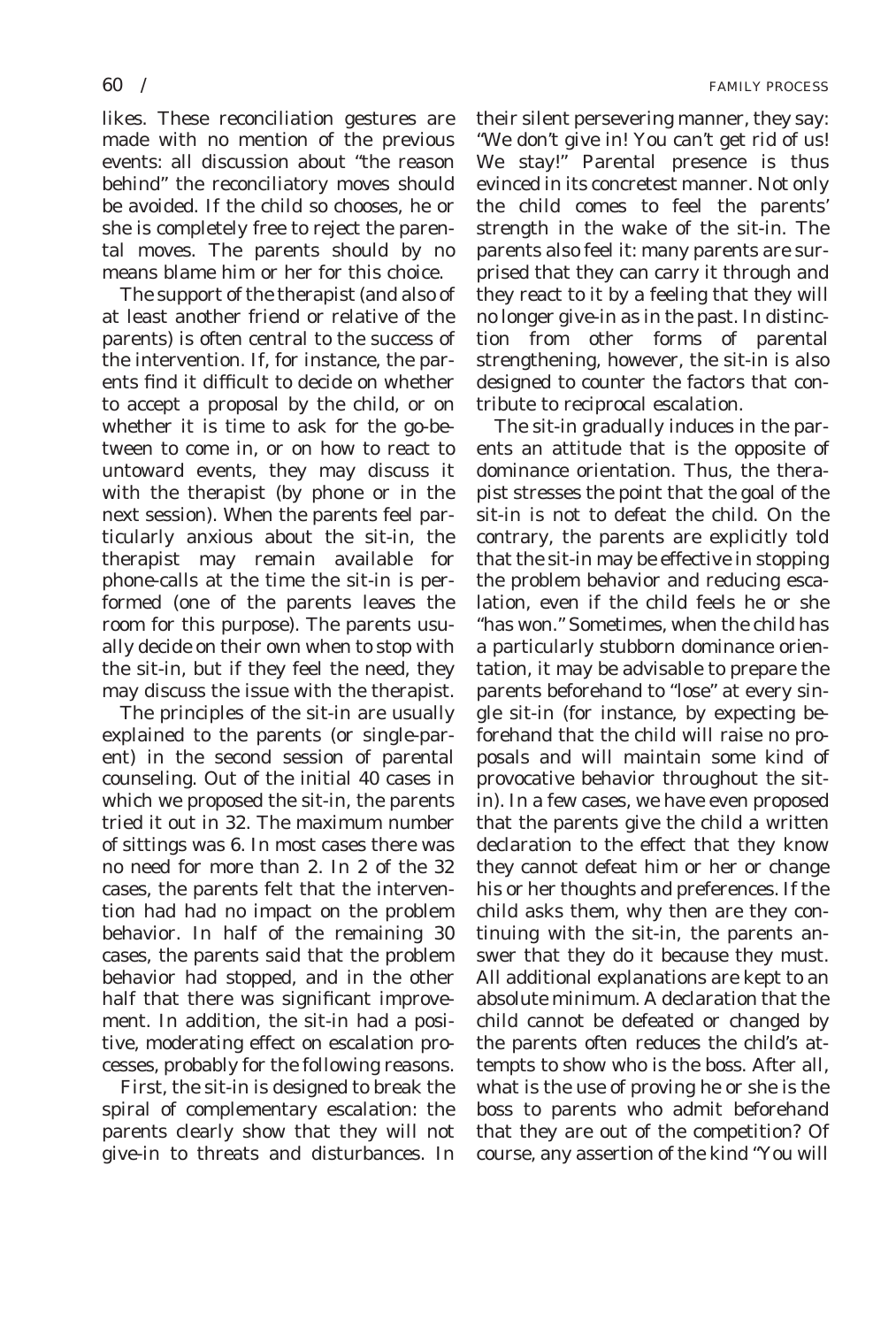see!" or "I will show you!" will once again raise the child's (and the parents') dominance orientation.

Some parents, who are themselves very high in dominance orientation, may find it hard to understand that "winning" has nothing to do with the sit-in. The therapist must then elaborate further on the dynamics of escalation in the parents' interactions with child. Use may also be made of expressions such as "silent strength" and "quiet influence," which are contrasted to expressions like "empty provocations," "the mere trappings of power," and "hollow-sounding cries." More convincing than any argument, however, is the parents' beginning experience of real influence. Once apparent, this influence helps to remove at least the most blatant manifestations of the parents' dominance orientation.

The sit-in is further designed to minimize psychophysiological arousal. Thus, it is not undertaken in immediate response to the child's provocation ("Strike the iron when it is cold!"). The parents are to enter the child's room when everyone is in no particular state of excitation. Although the level of arousal will surely rise with the sit-in, chances are that the boiling point (at least so far as the parents are concerned) will not be reached as easily. Also the fact that the parents sit and stay silent tends to reduce arousal: in effect, kicking or hitting someone who sits passively is particularly difficult. One might object that the punishment that the sit-in constitutes will be less effective for not being administered immediately after the problem behavior. The sit-in, however, is not intended as a punishment, but as an intervention that carries a message. In distinction from most discipline- and punishment-oriented approaches, the present approach would predict that when the iron is hit when it is cold, the intervention will be no less effective and will lead to less escalation.

As parental counselors know, it may be hard to convince parents to control their negative talk. It becomes easier, however, once the parents feel that they are no longer helpless, a goal that is often achieved by the sit-in. In effect, many of the parents in our project were surprised at how effectively they succeeded in avoiding the talking-trap: both the submissive parental talk that is conducive to complementary escalation and the hostile parental talk that is conducive to reciprocal escalation.

Particularly with adolescents, a parental message that they cannot and will not try to change the child's thoughts and preferences often has a reassuring effect. The message helps to reduce the teenagers' feeling that their right to have a mind of their own is under threat. Parents have often asked if this is not tantamount to giving up: after all, their goal is to help the child develop better values and not only externally conforming acts. Parents understand, however, that with adolescents in particular, preaching and exhorting is not a very effective way of conveying values. If anything, this kind of talk may actually innoculate the teenager against the parents' values. The only way to convey values effectively to a defiant teenager is through a decided parental stance and by personal example. These two are clearly evinced by the parents' nonviolent resistance.

The "business as usual" atmosphere that should follow the sit-in aims to prevent the narrowing down of the parentchild interaction. Burdening the sit-in with additional punitive measures or by an angry cut-off from the child would in all probability lead to escalation. The parents are also encouraged to make positive reconciliatory gestures, preferably a day or two after the sit-in: these gestures would indicate that conflict is not all there is to the parent-child relationship. Reconciliation, however, is not the same as ap-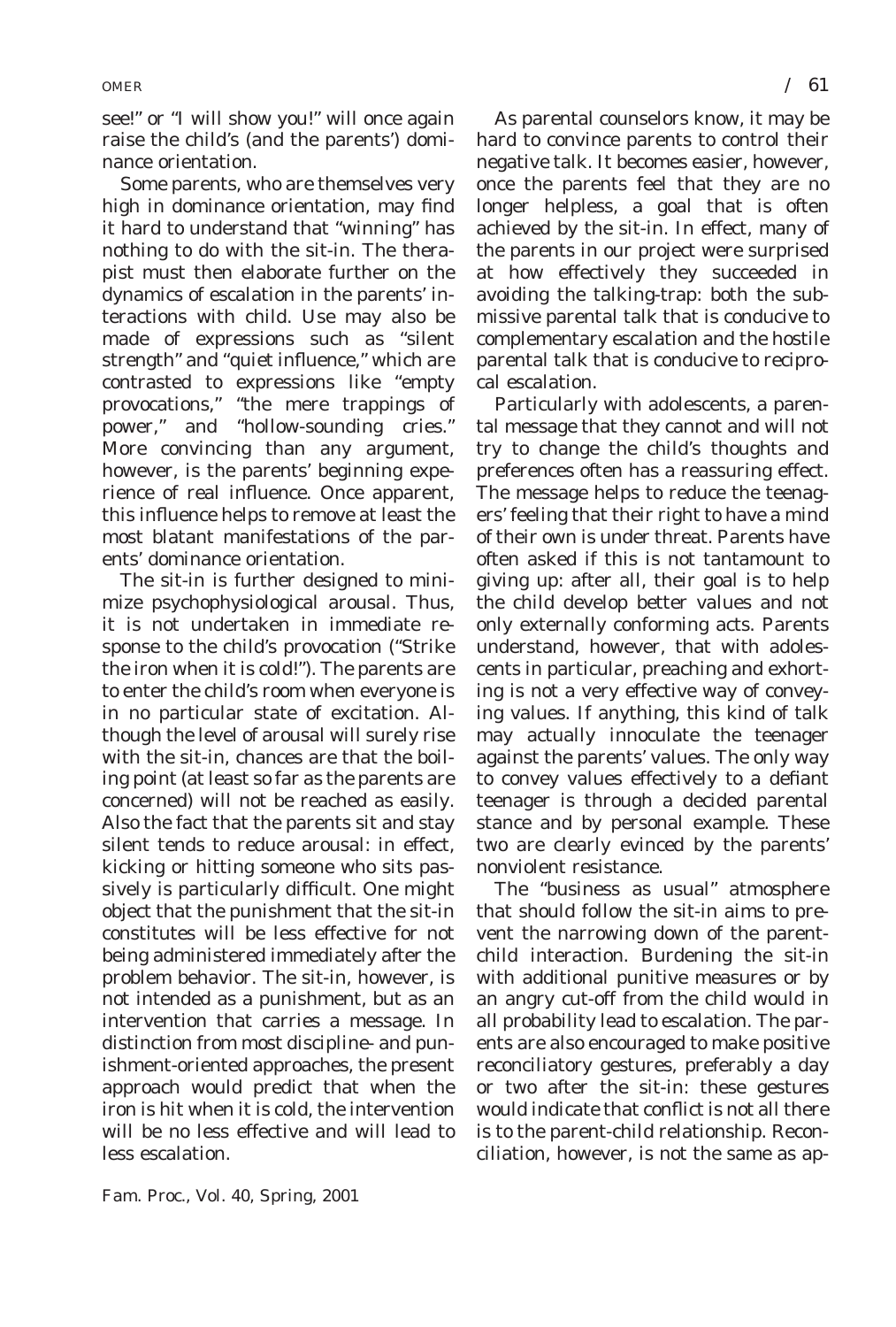peasement. Appeasement involves giving-in to the demands of the threatening or violent child, reconciliation does not. In addition, the sit-in is often repeated after the reconciliation measures (something that would be unthinkable with appeasement gestures).

Although not directly derived from the concept of nonviolent resistance, reconciliation gestures reinforce its workings. Conceptually, reconciliation steps are linked to the concept of parental presence: with an expansion of the parent-child relationship (such as is furthered by these steps), a richer experience of parental presence is made possible. Conversely, when the interaction is narrowed down to the conflictual patterns and issues, the experience of parental presence becomes a flat caricature of itself. A fuller parental presence, in turn, increases the impact of nonviolent resistance: after all, the richer the child's relationship with the parents, the greater the significance for the child of the parents' determined stance.

Sometimes, especially when the unacceptable behavior occurs outside the home, it may be necessary to follow the sit-in by parental visits to the places where the child displays his or her problem behaviors (discotheque, street-corner, acid party, video-game parlor). The parents should arrive and remain in place, until the child agrees to come home with them (or runs away, in which case the visit is repeated on a later occasion). This kind of "movable sit-in" requires a larger supportive network and more detailed preparation (see Omer, 2000, for various examples).

The sit-in can also be used with more than one child at a time. In one of our cases the parents of twelve children performed sit-ins with ten of them at once, achieving a deep change in the home atmosphere (Omer, 2000). The sit-in can also be of help in dealing with fights between siblings. I usually propose that the parents sit in silence with both children together, refusing to be drawn into any discussion about who is to blame. We are currently using the sit-in as a community project for dealing with youth vandalism. The whole class in which the vandalism occurred is brought together, and the teachers, a number of parents, and a pupils' committee from the whole school (who agreed to further the project), are to sit with the class members for an hour and a half, after first declaring that they have decided that vandalism is a foe to all of them and that they are coming together to think of ways to stop it. The pupils are not to be blamed or preached to.

One should keep in mind that the sit-in is just a method to implement the ideas of nonviolent resistance. In the counseling sessions, the therapist should try to make these ideas manifest in all interactions with the child. Thus, the avoidance of verbal battles and of threatening postures, the interruption of the giving-in/resentment cycle, and the attempts to broaden the areas and patterns of interaction are pursued throughout the day and the week in all the parents' contacts with the child.

#### **Case Example**

For more than a year, the parents of M (a 12-year old boy) had not dared to leave him alone at home with his younger sister (aged 8). He was physically and psychologically abusive toward her. Sometimes he would dress-up as a ghost or vampire and wake her up in the middle of the night with frightening noises and gestures, causing her extreme anxiety that might take many days to dissipate. He was verbally aggressive toward both parents (especially the mother). For the last 2 months he and the father had stopped communicating, after M had called him obscene names at the dinner table. At school he was totally isolated, especially after having clashed with two other children who had previously accepted his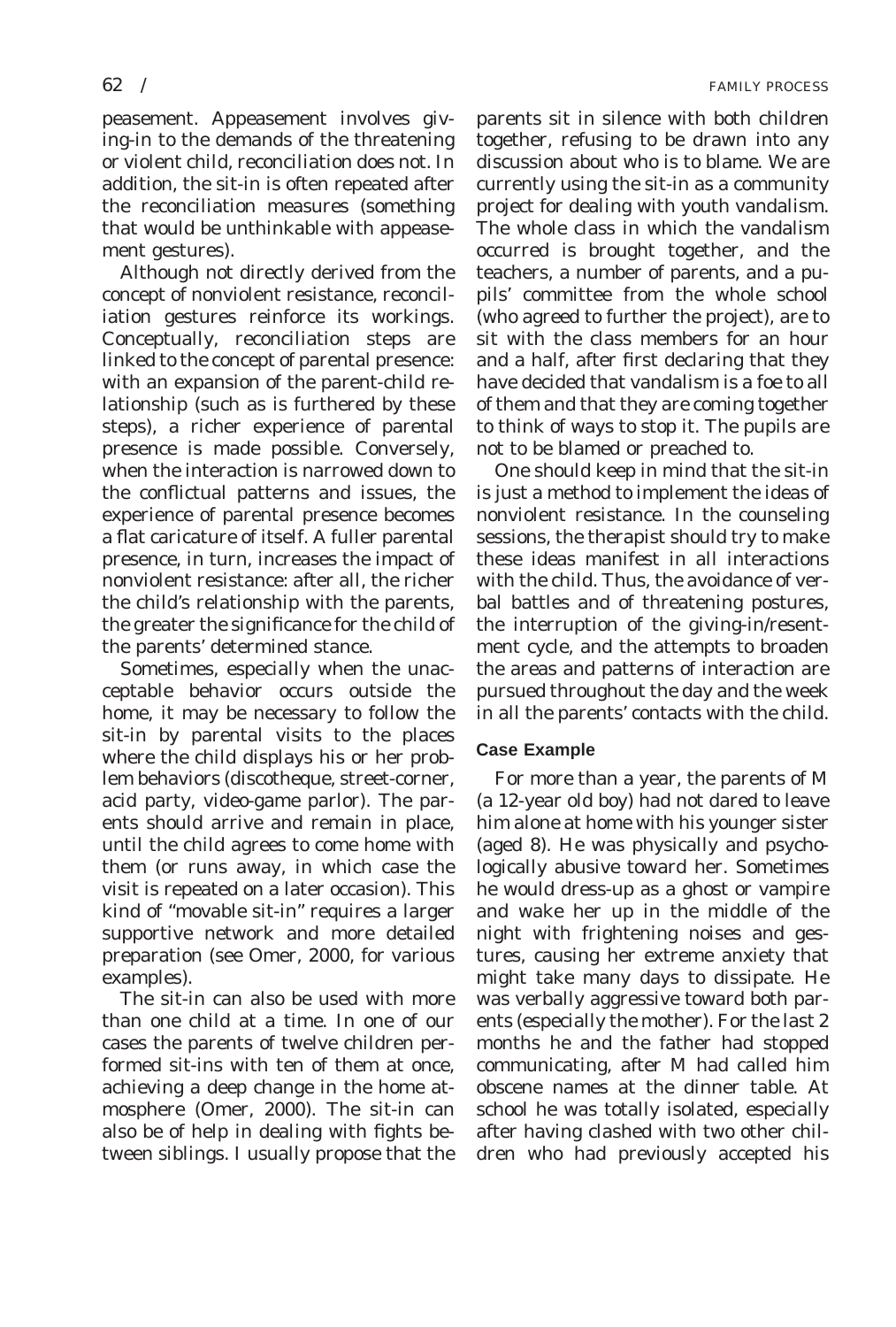leadership. The parents described him as defiant, stubborn, and dominant-oriented, almost from birth. In addition, he had obsessive-compulsive traits, becoming anxious and violent if any of his books, games, or clothes touched the ground or touched any "polluted" objects that had been in touch with the ground. Everything in his room had to be maintained in the most absolute order.

The sit-in was undertaken after three sessions had been devoted to clarifying to the parents the principles of parental presence (Omer, 2000) and to achieving a marital cease-fire in their mutual accusations about M's condition. (See Chapter 4 of Omer, 2000, for a procedure to achieve cease-fires.) The parents were averse to the idea of getting a third person involved. They wanted to keep the family and M as free from social stigma as possible. They entered M's room at 9 P.M. and told him they could not accept his attacks against his sister. They gave him examples of the kind of physical and psychological abuse toward the sister they could not put up with. They said they would wait for his proposals on how to stop the attacks. M quickly became aroused and tried to expel them from the room. As the parents refused to budge or to fight back, he came close to the mother and made as if he would hit her. The father prevented him and held M's hands for about 2 minutes. M disengaged himself and started to hurl his books and clothes to the floor (occasionally throwing one in the direction of the parents, but without really aiming at them), screaming at the parents, and crying in a fury. Within minutes the room was a total mess. The parents refrained from telling him that he would feel bad with his things on the floor. He then alternated between hurling offensive epithets and screaming disconsolately for the rest of the hour. After an hour, the parents got up to leave and said they had reached no solution. M met this declaration with a spate of obscene epithets and declared that they would never, never, never defeat him. He went on crying for 2 hours, sometimes kicking the door of his room. He fell asleep late at night and did not go to school the next day.

In the next morning, the mother came in and offered him help in sorting out the mess and rearranging the room. Initially M refused to cooperate, but as the mother started to rearrange his things, he joined in, first by telling her where the things belonged and then by actually helping her. In a session with the therapist 2 days after the sit-in, the parents and the therapist agreed, that if at the time of the second sit-in M were to behave as violently as in the first, they might have to get the help of a third person (in the end there was no need). The day after this session, the father found occasion to tell M that he respected him for his strength in bearing his loneliness and social difficulties at school: other children would have long given in or broken down. The father did not wait for any discussion to evolve. The next day he told M that he knew M was the kind of boy that never gave in, under no circumstances, and that he respected M's strength and determination. In the course of the week, M resumed conversation with the father.

The second sit-in was undertaken a week after the first (a few hours after M had hit his sister again). This time M confined himself to screaming and cursing, without throwing his things about. He made no proposals and yelled triumphantly as the parents left. A therapeutic session after this sit-in led to a number of new reconciliation gestures from the mother (she cooked his favorite dish three times, and did not insist that he eat with them at the table). M's smoother relationship with the father continued. A third sit-in took place two weeks later, after M. startled his sister when she came home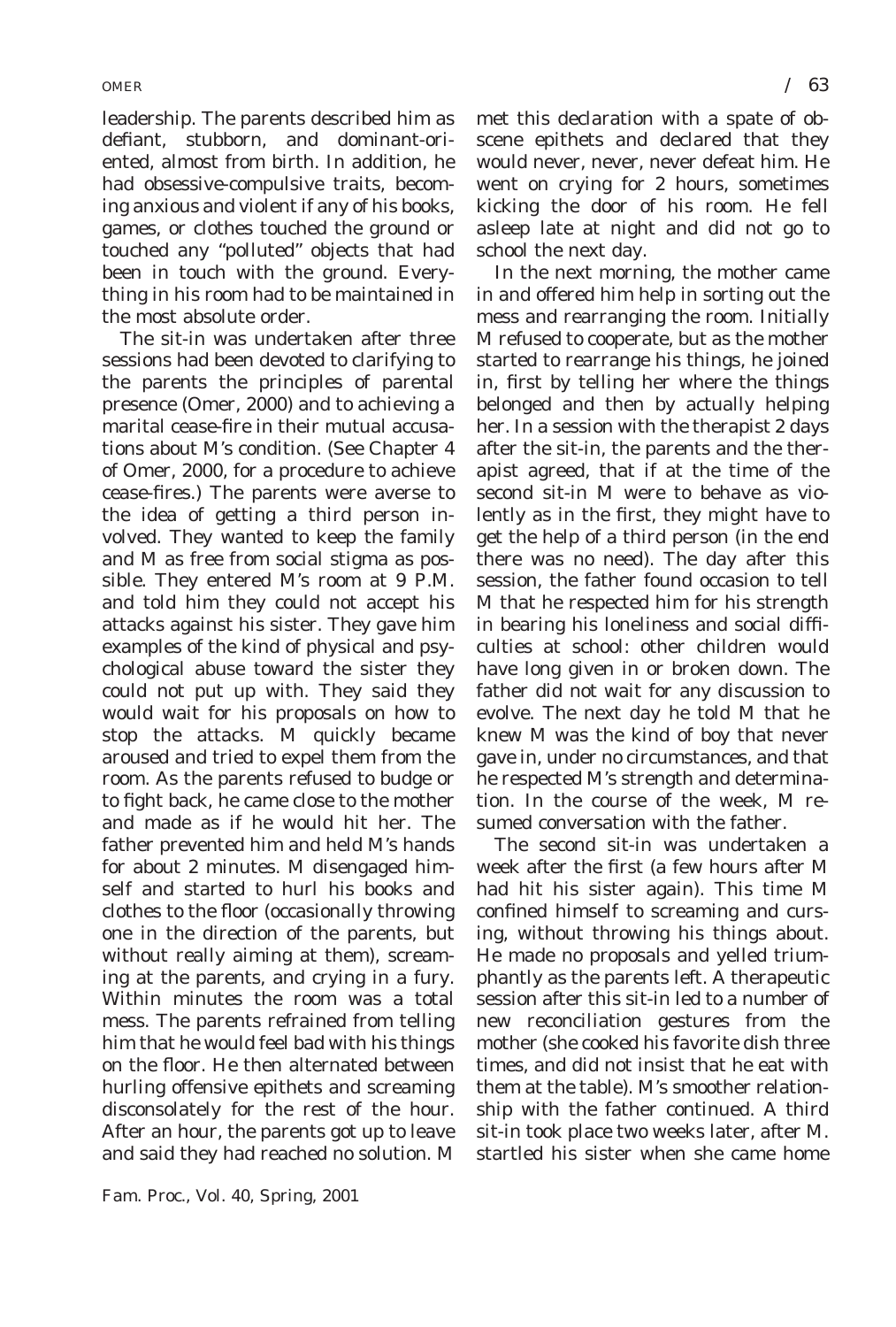from her piano lesson, by hiding behind the door and yelling "Boo!" suddenly: a far cry from his usual abuse. This sit-in also ended with M's hurling offensive epithets as the parents left and without any constructive proposal on his part. Two days after this sit-in, the father handed M a written declaration that the parents knew that M was undefeatable, because he would probably be ready to die rather than give in; therefore, they did not expect M ever to give in to them or to anyone else. There was no need for further sit-ins. The attacks against the sister stopped completely (and were replaced by loud discussions and occasional mutual screaming that were much more acceptable to the parents). The parents felt free to leave the kids alone at home and even to travel abroad for a week, leaving the children with their grandmother. The relationship between M and both parents improved. There were no longer cut-offs between M and his father and verbal abuse toward his parents became rare. On a followup 6 months later, the gains had been maintained and he was less isolated at school.

## **CONCLUSION**

The question whether the present means of parental resistance are really nonviolent is debatable. In effect, perhaps the only agreement concerning the definition of *violence* is that it is virtually undefinable (Silverberg & Gray, 1992). My usage is rather circumscribed: I designate as *violent* those behaviors that involve direct physical and verbal attack. The rationale for so limiting my usage is that these characteristics (hitting, cursing, demeaning) are the ones that are most clearly involved in escalation. In this restricted sense, the practices here proposed are nonviolent.

Linked to the question whether the present approach is nonviolent is the question whether it may not simply be understood as a form of punishment, for example, as a variation in the behavioral technique of time-out. In effect, parental nonviolent resistance, as evinced by the sit-in, is often unpleasant. And yet, the parental attitude that it fosters, the manner in which it is carried out, and the predictions derived from the approach differ on many counts from any discipline- or punishment-oriented parental strategy. Precisely these differences account for its anti-escalatory effects. Consider the following points:

- 1. The principle that one should "strike the iron when it is cold" is actually opposed to usual views on punishment, according to which the punishment should always follow as closely as possible upon the misbehavior. From the point of view of learning theory, for instance, a sit-in that occurred hours or even days after the misbehavior should be much less effective. Following our analysis of escalation dynamics, however, we reach the opposite conclusion: a postponed sit-in would be characterized by less psychophysiological arousal (at least so far as the parents are concerned) and therefore be less escalation prone. We would therefore expect it to be more beneficial than any immediate parental response.
- 2. There are forms of nonviolent resistance that are not particularly aversive or punitive. For instance, with children who threatened, screamed at, or offended the teacher at school, I have often used the following procedure. When the child behaved obstreperously to the teacher, he or she would have to stay the next day with one of the parents at his or her place of work. The parents were instructed not to turn the occasion into a party, but also not to act in any punitive manner. The child should stay with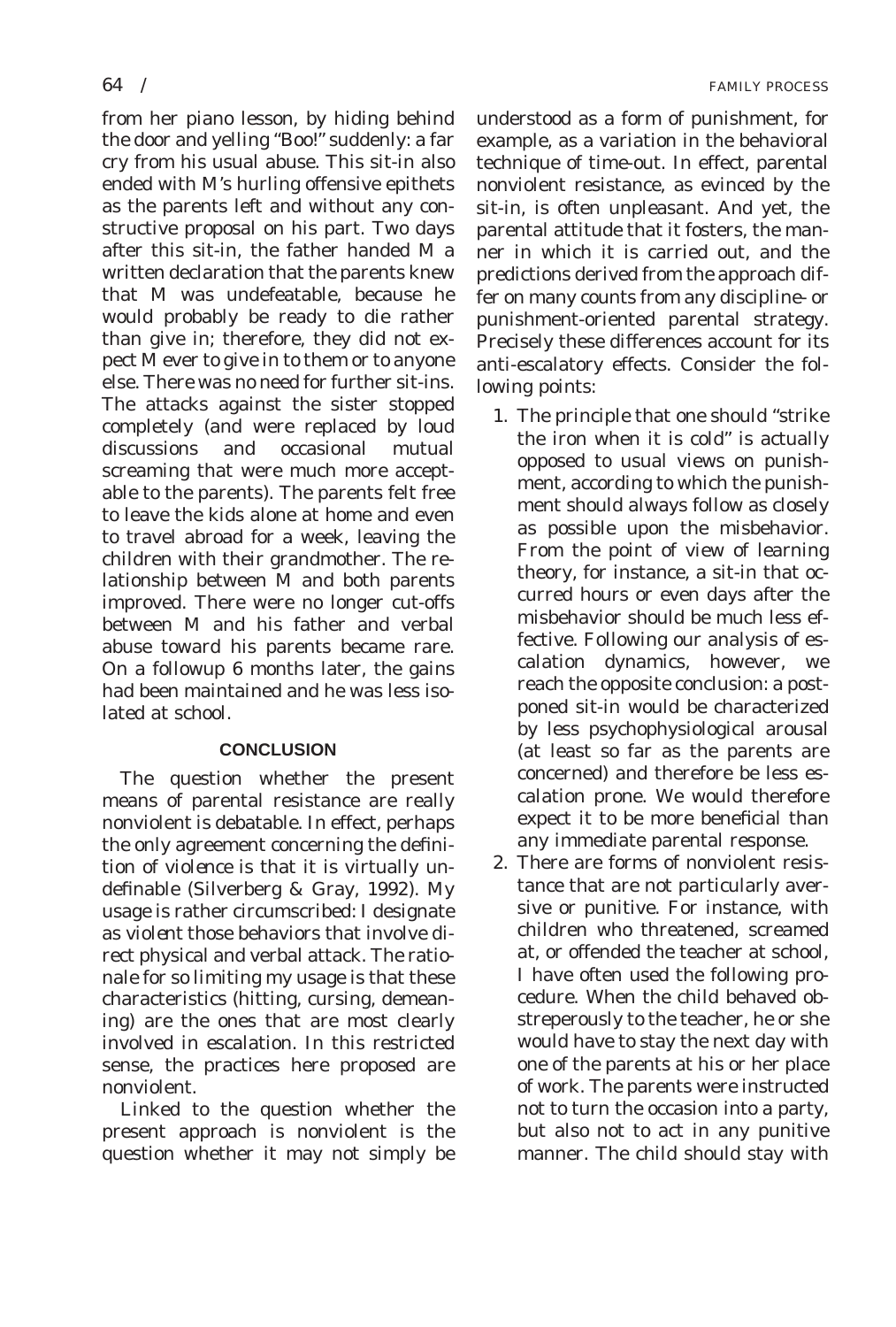the parent the whole day long. The parents and school personnel to whom I made this proposal were quite stunned, objecting that the child was getting a prize! Arguing from the principles of parental presence and nonviolent resistance, I convinced them to try out the procedure. In the five cases in which the procedure was tried, the child's outbursts against the teacher stopped after at most three applications of the intervention.

3. Our emphasis on reconciliation steps aims at fostering an atmosphere that is opposed to that of escalation. Reconciliation gestures, however, make little sense from a discipline- or punishment-oriented perspective. Actually, from such a perspective, one should expect reconciliation steps to lessen the sit-in's effectiveness. From the perspective of parental presence and nonviolent resistance, one should expect an increase in effectiveness.

This contrast between nonviolent resistance and punishment-oriented approaches is not merely academic. There is a deep difference, for the parents and for the child, between the messages: "If you do so and so I will punish you!" and "I will do all I can to stop this behavior, except for hitting you or attacking you!" The first message is more controlling, more hierarchical, more invasive and more hostile. As the parents, in contrast, learn to convey the second kind of message, they not only come to sound less controlling, superior, invasive, and hostile, but gradually also learn to feel so. The child, in turn, gradually comes to feel less threatened and provoked. Sometimes the child feels that the parents are also conveying to him a positive attitude of respect. This mental change is one of the optimal results of a successful process of nonviolent resistance.

One last comment about when should nonviolent resistance be adopted and when does it fail. Nonviolent resistance is not a technique, but an attitude, incorporating a number of principles. The sit-in is one of the techniques by which this attitude can be put into practice. The sit-in may fail, for instance, if the child runs away in spite of the parents attempts to prevent it; if the child becomes violent again and again in spite of the minimal provocation, or if the child successfully succeeds in ignoring the procedure. What has failed, however, is not the attitude of nonviolent resistance, but the technique of the sit-in. In the literature there are a number of additional procedures that might then be implemented (see Omer, 2000). I would predict that the more any of these procedures fit with or are implemented in the spirit of nonviolent resistance, the lower the chances of escalation of both kinds.

#### REFERENCES

- Bateson, G. (1972). *Steps to an ecology of mind.* New York: Ballantine Books.
- Bernstein, I.S. (1981). Dominance: The baby and the bathwater. *Behavior and Brain Science 4:*419–457.
- Bugental, D.B., Blue, J.B., Cortez, V., Fleck, K., Kopeikin, H., Lewis, J., & Lyon, J. (1993). Social cognitions as organizers of autonomic and affective responses to social challenge. *Journal of Personality and Social Psychology 64:*94–103.
- Bugental, D.B., Blue, J.B., & Cruzcosa, M. (1989). Perceived control over caregiving outcomes: Implications for child abuse. *Developmental Psychology, 25:*532–539.
- Bugental, D.B., Lyon, J.E., Krantz, J., & Cortez, V. (1997). Who's the boss? Accessibility of dominance ideation among individuals with low perceptions of interpersonal power. *Journal of Personality and Social Psychology 72:*1297–1309.
- Cairns, R.B., Santoyo, C.V., & Holly, K.A.